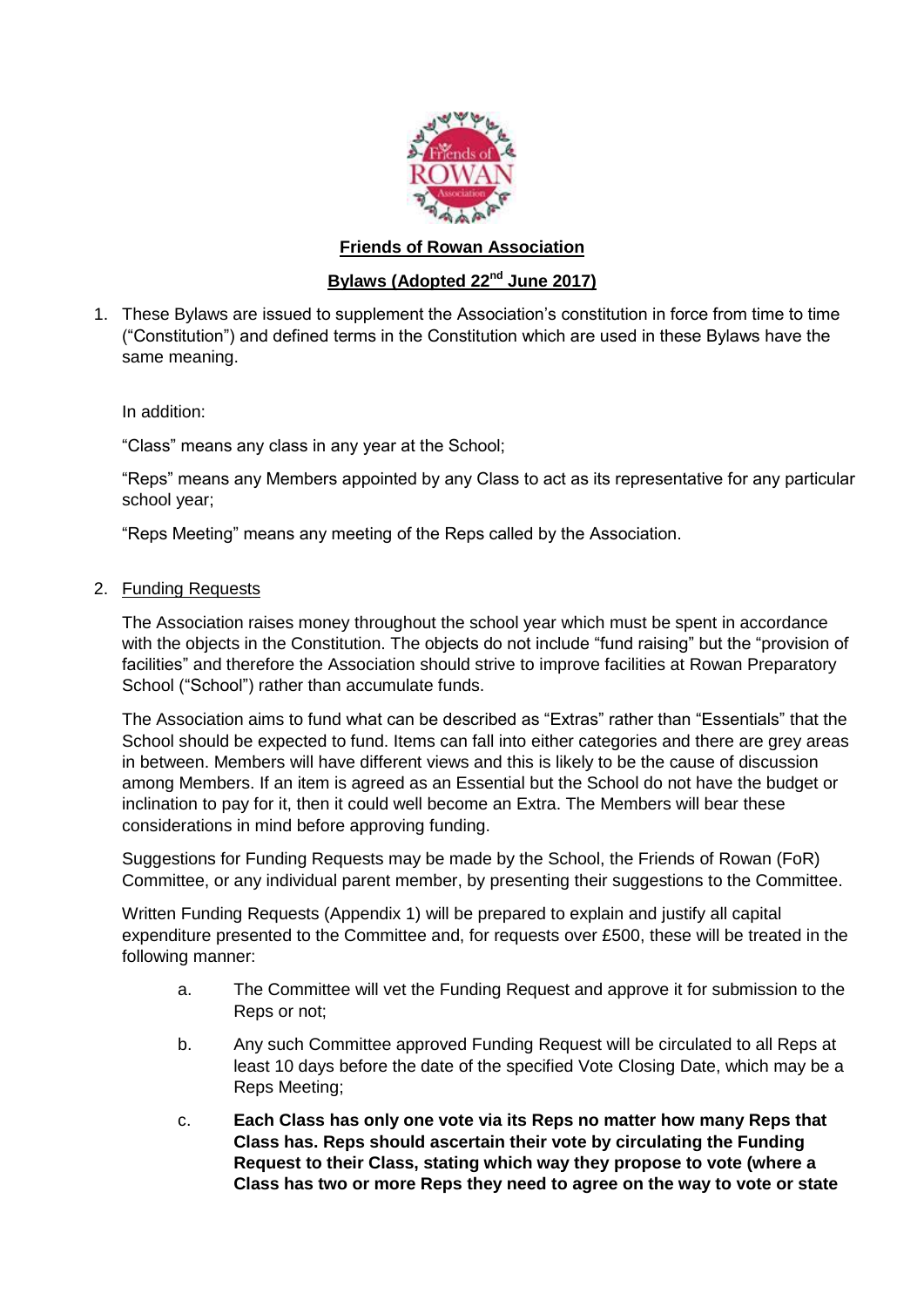**that they cannot agree so will abstain). Members need only respond if they object to the way the Rep intends to vote and the Rep should reconsider their vote in the event of a majority objection or compelling reason. (For the avoidance of doubt, a Rep should act on their conscience and is not expected to chase up votes or feedback from their Class);**d. Votes may be cast by email to the Secretary, by written proxy or in person at a Reps Meeting;

- e. In a FOR or AGAINST vote, votes not cast will be deemed to be FOR the Funding Request;
- f. Where a Rep wishes to abstain, that vote will be counted as AGAINST the proposal but a record will be kept of the abstention;
- g. Classes that have not appointed a Rep will have their vote cast FOR the Funding Request;
- h. In an EITHER / OR vote, votes not cast will not be counted for either option;
- i. Resolutions are passed by simple majority but it should be noted that valuable comments are often derived from Reps meetings and/or situations change before expenditure is finally incurred. The Committee will act in good faith as they think most appropriate in the circumstances;
- j. Reps will be advised of the status and final outcomes by email or at the next meeting in a spirit of openness.

In this way, active Members and Reps will participate in decision making while inactive Members will not be able to hinder the decision making process. Members and Reps have to exercise their right to be heard.

The Committee may approve, or not, all uncontroversial requests of £500 or under without submission to Reps, but will inform Reps of all requests approved in this way by email or at the next meeting.

For the avoidance of doubt, the Committee can and will approve reasonable expenditure necessary for the day to day operations of the Association without recourse to Reps.

#### 3. Other Motions for Voting

Other Motions for voting, such as the amendment of the Bylaws, can be voted upon in the same manner as Funding Requests as an EITHER/OR vote where applicable, or at a general meeting, as the Committee decides.

#### 4. Bank Account

The Bank Account must be operated by dual signatories at all times, other than set out below. The cheque book must be held in the custody of the Treasurer.

Any two Committee members can authorise any cheque or payment amount, although in practice it is expected that the Treasurer or Chair will be one of the Authorised Signatories.

As internet banking payments can only be dealt with by one authorised person at a time, invoices of £500 or under can be paid by the Internet Banking Authorised Signatory without referral to the Committee. Invoices over £500 can be paid online by the Internet Banking Authorised Signatory